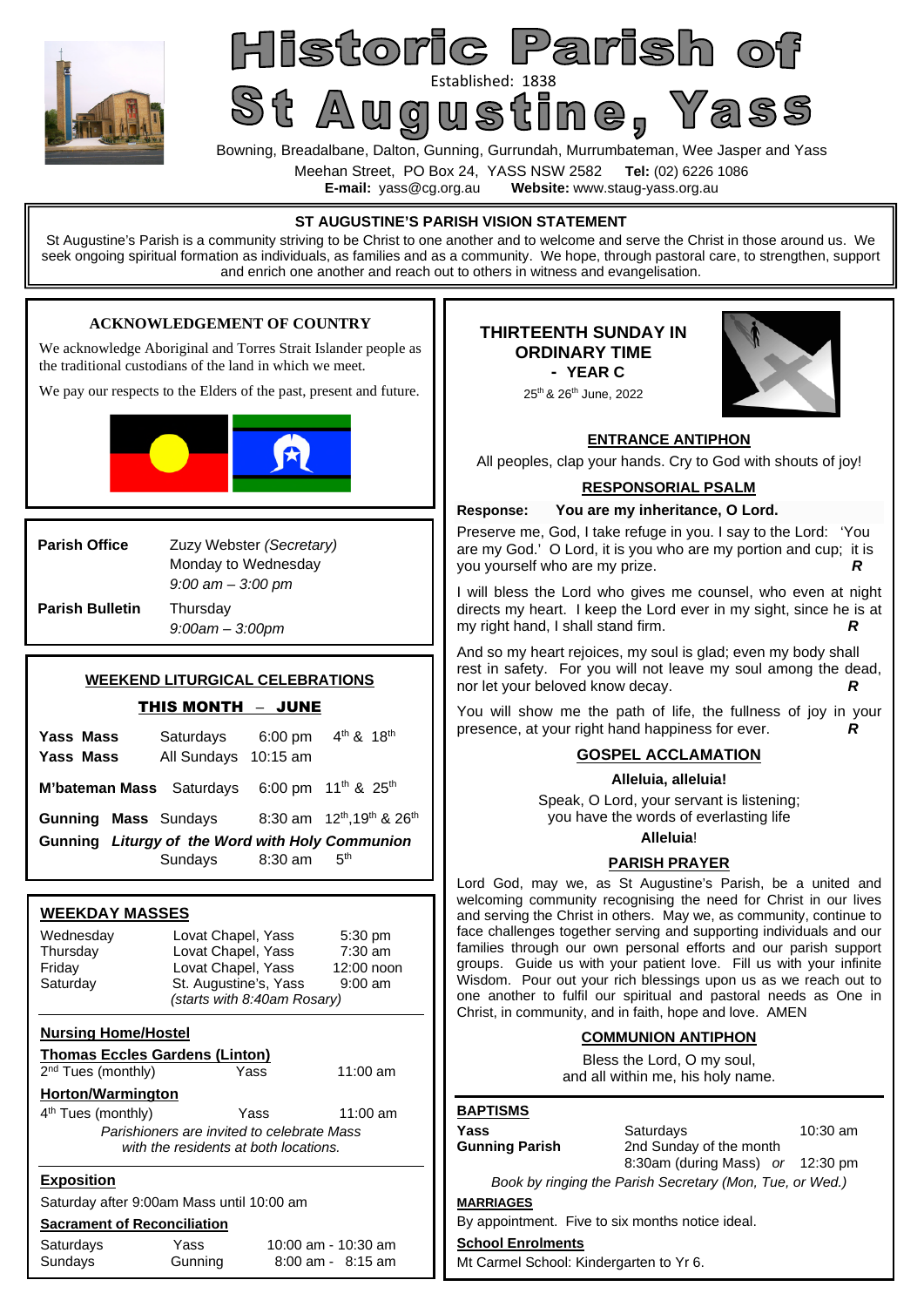## *Thoughts from the Presbytery*



- **1.** We intend to help young families whose children were baptised in the last 12 months in our Parish. A co-ordinator is needed for this group. Can you fill this role?
- **2.** Extraordinary Ministers training course has just completed. Thirteen people are willing to minister the Eucharist to people who need Holy Communion at home. Please let the Parish Office know if you are aware of any people who are in need of the Eucharist or the Sacrament of the Anointing of the Sick.
- **3.** The PPC will hold a meeting on Tuesday 28 June 2022, 6.30pm at the Hartigan Centre.
- **4.** The Vocations Dinner and Holy Hour will be at 6:30pm on the 7 July (1st Thursday of the month at the Archbishop's House).
- **5.** The Parish is going to hold a meeting with acolytes in the church. Details will be notified soon.
- **6.** Catechists are still needed. Training will be given. Please consider being part of this Ministry. Contact the Parish Office for more details.

*Fr Peter* 

#### **HOMILY**

In his excellent book, *Things You Get For Free*, Michael McGirr tells the story of going on pilgrimage to Rome with his mother. Maureen McGirr had always wanted to see St Peter's. Michael records the big day.

'One of the features of a visit to St Peter's is the modesty inspection. This is the kind of examination which most Australians on a visit to Bali would flunk. You aren't allowed to wear shorts or sleeveless garments. No swimming costumes, either, unless they have long legs and sleeves. No singlets. The modesty inspection has a point. It keeps out nudists and other undesirables… I would be more comfortable if the signs warned against coming in with a closed mind or an angry heart.

'When you get inside, however, St Peter's strips you bare. Mum took a few steps forward into the cavernous gloom and stopped. I looked up into the dome that Michelangelo designed late in life: he never lived to see it finished. In that moment, hundreds of visitors rushed past.

"What on earth are they trying to prove?"

I wasn't sure if Mum was talking about the building or all the people rushing past. Officials were still clearing away the cheap plastic stacking chairs which come out for big masses. They were not part of the original design. I was distracted by the noise.

"When you think," said Mum, leaving her sentence unfinished...

"When you think what?" I asked...

*c/f* 

#### *Cont……*

"I don't know. When you think." "What?" I was getting testy with her. Mum drew in breath to say something important. "When you think that Jesus had nothing."

'It was a naked response. For 70 years, this building had stood as the physical centre of Mum's religion. This was her pilgrimage to Mecca. Yet her response was almost revulsion. I wanted to put a brake on her reaction and jolly her along and tell her that Jesus would rather have had this as a monument than the Empire State Building or the Crown Casino.'

No matter how much we try to ignore it, or play it down, the call to simplicity of lifestyle and detachment are important elements in the teaching of Jesus and the way he lived his own life.

In Luke's gospel and in his second volume, The Acts of the Apostles, the obligations of the haves to the have-nots are regularly underlined. Scholars think Luke's gospel keeps this teaching most alive because it was a community divided by wealth.

In today's Gospel this obligation is put in its starkest form. To 'bury the dead' in first-century Palestine sometimes meant having to take on their responsibilities – farm, fishing or family. To have 'nowhere to lay one's head' gave as much freedom then as it does today; and to be detached, without regret, has always been a sign of God's kingdom.

Some preachers can blast off into loopy-land when they start drawing out lessons from this teaching. While Jesus' words have a radical edge which must not be blunted, if all Christians everywhere were to live this teaching literally we would constitute a family of happy but homeless people, surrounded by decomposing loved ones! There is no dignity in poverty and most people who are poor, while they can be rich in the best human values, do not want to stay poor. What they deserve, and what all Christians should want, is economic and social justice. We are not at liberty to follow Jesus and watch the rich get fatter and allconsuming while the poor pay the price for unchecked greed.

Some Christians are given the gift of living very simply and to the degree that this gift brings life to them, and those around them, it is a wonderful sign of God's kingdom. All the rest of us, who struggle to embrace this gift, or a desire to ever want it, must face up to the challenge of Jesus' teaching here. But it's not just about money. We are also called to detach ourselves from memories, which can be cluttered with anger and revenge; from the demands of work which keep us from being with those we love; and to be generous with our time, talent, hospitality and compassion.

Previous generations strayed from the demands of this gospel. Grand cathedrals, courtly behaviour and princely mansions were meant to reflect on earth the reign of God. These are our legacy, but may it not be said of us, what Michael McGirr says of St Peter's, 'any sense of the Divine completely disappears under the materialism of it all.' Rather, may our generation show the kingdom of God most visibly in the way we live simply, fight for justice for all people everywhere, and the detachment we have to everything but the essentials.

© *Richard Leonard SJ* 



*Our Parish School – Mt. Carmel*

#### **Religious Education**

Fr Peter spoke to Mt Carmel students about his story as a refugee and how he travelled from Vietnam to Australia by boat. Thank you for sharing your amazing story, Fr Peter!

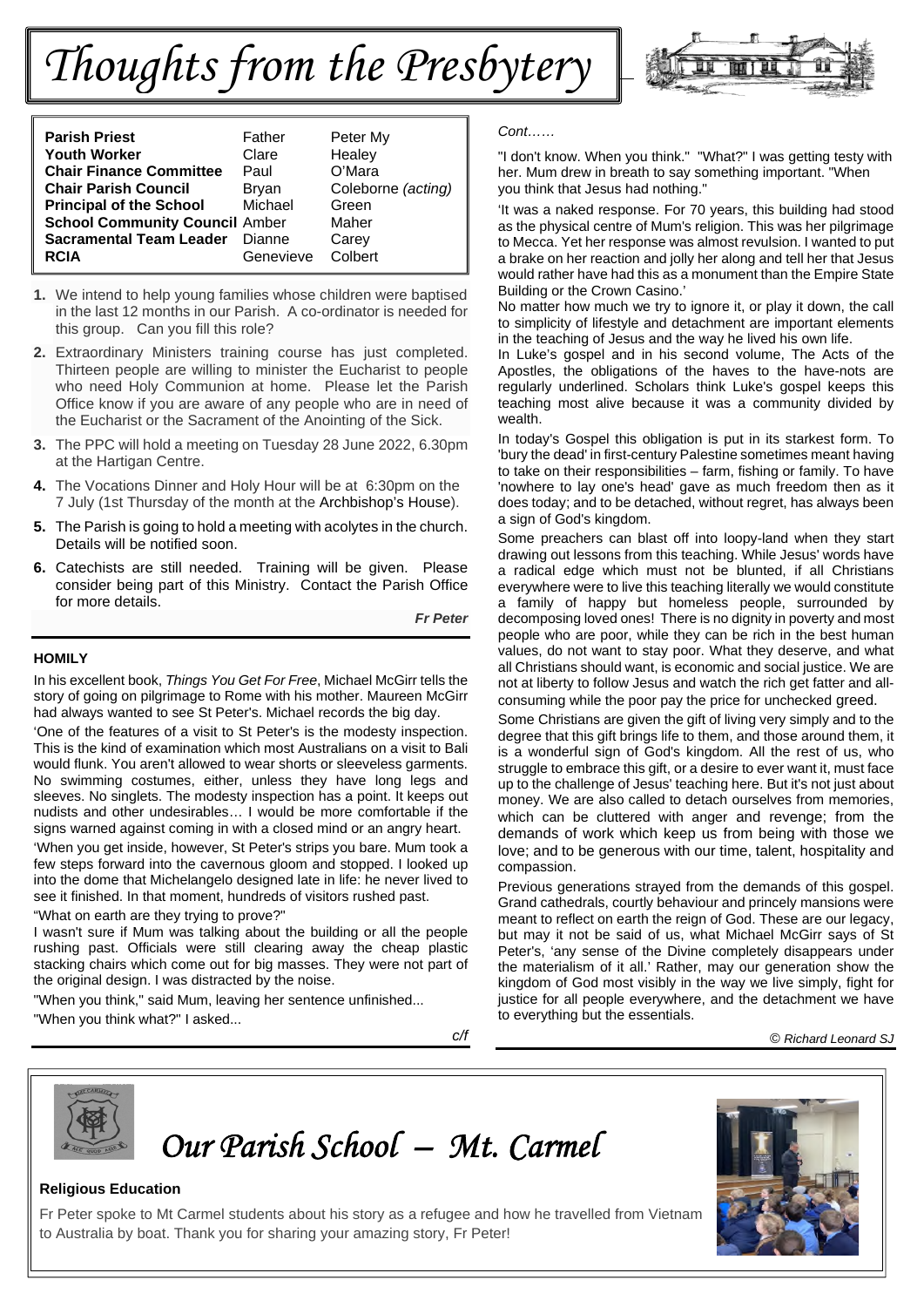

#### **FIRST EUCHARIST 2022**

Congratulations to the young people in our parish who made their First Holy Communion on Sunday. The joy and reverence they displayed made it a prayerful celebration.

Thank you to everyone involved with the ceremony: the parents and communicants who prepared so well over the last few months; Fr Peter, Kassie Miller and Mandy Leahy who assisted with the preparation day last Friday; Peter Cleary for the lovely decorations on the altar; Peter, Charlotte Alexander and Mackenna Leahy for acolyte and altar serving; Anne Eade, Annabelle O'Connell, Michael Green, Jan Harvey, Linda Swadling, Deanna Dorris and the children from Mt Carmel who played and sang so beautifully at Mass; Kassie, Linda, Mandy, Eva and Annabelle who helped with making the stoles; the teachers, parents and students from Mt Carmel, and the parishioners, who prayed for the communicants, attended Mass and assisted with morning tea in support of their special day.

Finally, I would like to thank the present and past members of the Sacramental Team in Yass and Gunning; and all the families I have worked with over the last twelve years. It was a privilege and pleasure working with you and guiding the young people of our parish as they prepared for approximately 750 sacraments of Reconciliation, Eucharist or Confirmation.

> *Dianne Carey Sacramental Team Leader*

#### **Parish Finance Committee Members:**  Father Peter My Stan Waldren David Garland Mark Valencic

| Paul  | O'Mara | Trish | Gibbs |
|-------|--------|-------|-------|
| Irene | Carr   |       |       |

#### **Parish Pastoral Council Members:**

VACANT *(Youth)* Peter Cleary *(Liturgy)* Bryan Coleborne *(Ecumenism)* Michael Green *(School)* Genevieve Colbert *(Education)* Lourdes O'Keefe *(Social)* Bob Nash *(Maintenance)* Michael Van Wanrooy *(Welfare)*  VACANT *(Social Justice)* Zuzy Webster *(Secretary) Ex Officio Member: Fr Peter My*

#### *Financially Speaking -* HEATING THE CHURCH

An alternative cheaper way of heating the church has been investigated. The cost would be approximately \$20,000 utilising infrared heaters. A leaflet giving more information is available at the rear of the church in case you missed getting a copy which was inserted in last weekend's bulletin.

The Parish has received a pledge of \$2,000 from a parishioner towards the installation cost and further pledges have been received totaling \$1,000. If others are also able to assist with this initial investment please talk with Fr Peter, Paul O'Mara (0437 359 316) or ring the Parish Office. Any donations received would be most appreciated and would make a difference to the possibility of the Parish being able to afford the heating.

*Thank you* 

#### **World Meeting of Families | 22 - 26 June 2022**

Every three years since 1994, the Church has celebrated the World Meeting of Families in a different city of the world. In 2022 the event will be hosted by the Diocese of Rome with Pope Francis leading special celebrations.



However, the Holy Father has also asked that the World Meeting of Families be celebrated concurrently in every diocese of the world in 2022. The idea is for families to gather locally around their bishop to explore and celebrate the theme of "Family love: A vocation and a path to holiness." You can discover local Australian events or explore the resources with your own family by visiting: www.family.catholic.org.au

Archdiocesan Celebrations of the World Meeting of Families 2022 will be held in the following locations in our Archdiocese:

- Sunday 26<sup>th</sup> June Manuka for the Canberra region
- Sunday 10<sup>th</sup> July Cootamundra for the Western Deanery

*YOUTH ARISE* is a local youth group run by the combind churches of Yass. It's on a Friday night during school terms from 4.30pm -6pm. It's for kids in Year 5 to Year 8. We have fun, games, food and help young people to Arise and be the people God has destined them to be.

For more information, you can head to our Facebook page or call 0423 799 962